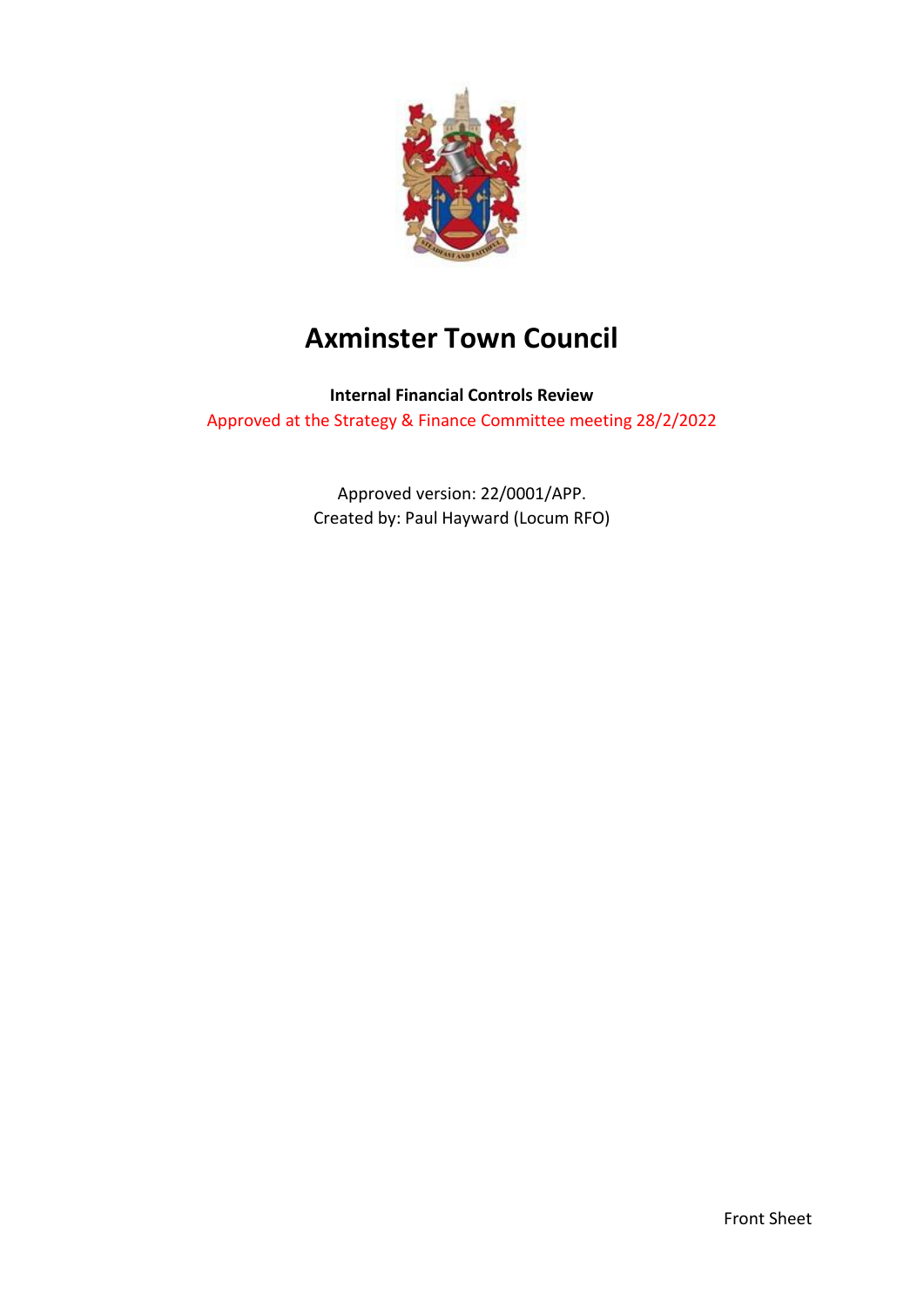# **Adequate and Effective Systems**

# **Review of Effectiveness:**

This Smaller Local Authority has a responsibility under regulation *5(1) the Accounts and Audit Regulations 2015,* for conducting, at least annually, a review of the effectiveness of the system of internal control. The review is informed by the work of:

- The Council and its Committees (if applicable)
- The Clerk/Responsible Finance Officer
- The Internal Auditor
- The External Auditor

Annual review of the control systems enables the council to accurately complete the section 2 of the Annual Governance and Accountability return (AGAR).

*" we maintained an adequate system of internal control, including measures designed to prevent and detect fraud and corruption and reviewed it's effectiveness'*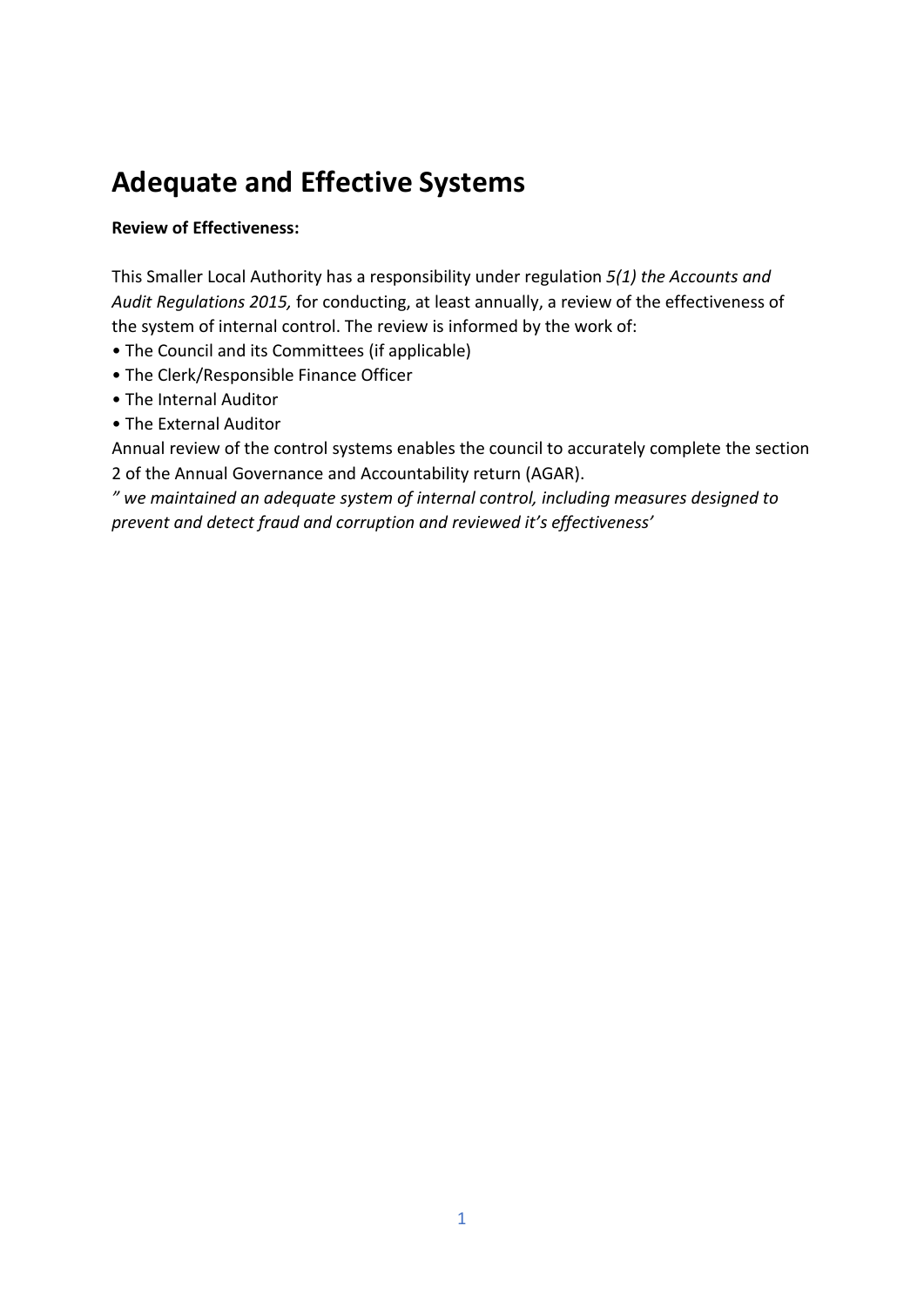# **The Effectiveness of the System of Internal Control:**

The system of internal controls at Axminster Town Council currently consists of:

- 1. Appointment of Clerk and Responsible Financial Officer
- 2. Adoption of Code of Conduct for Members and employees
- 3. Standing Orders and Financial Regulations (adoption and review)
- 4. Adoption of Financial and Management Risk Assessment
- 5. Asset Register and annual review of accuracy
- 6. Annual (&interim) review of effectiveness of internal controls
- 7. Annual review of the effectiveness of the internal auditor
- 8. Review of internal audit arrangements and implementation of any recommendations (at least once every three years)
- 9. Review of the audit plan calendar (*appendix 1*)
- 10. Terms of Reference for the Internal Auditor (*appendix 4*)
- 11. Safe and efficient arrangements to safeguard public money
- 12. Regular scrutiny of financial records and proper arrangements for the approval of expenditure
- 13. Procedures in place to ensure that direct debits and standing orders are prior approved by Council
- 14. Adherence to the internal financial control systems detailed in the financial regulations and the attached appendix (*appendix 2*)
- 15. Scrutiny of calculations provided by RFO in relation to monthly payroll
- 16. Regular employer returns to HM Revenue and Customs
- 17. Completion of quarterly vat return and the RFO ensuring they are up to date in matters of VAT and other taxation issues as necessary
- 18. Regular budget monitoring statements provided to council
- 19. Preparation and dissemination of regular financial reports comparing actual expenditure against forecasts
- 20. Regular review of such reports by officers, and by members in Committee and Council
- 21. Procedures for dealing with and monitoring the Council's Grants scheme
- 22. Minutes properly numbered with a master copy kept in safekeeping
- 23. Procedures for document receipt, circulation, response, handling and filing
- 24. Procedures in place for recording and monitoring Members' Registers of Interests and recording any Gifts and Hospitalities received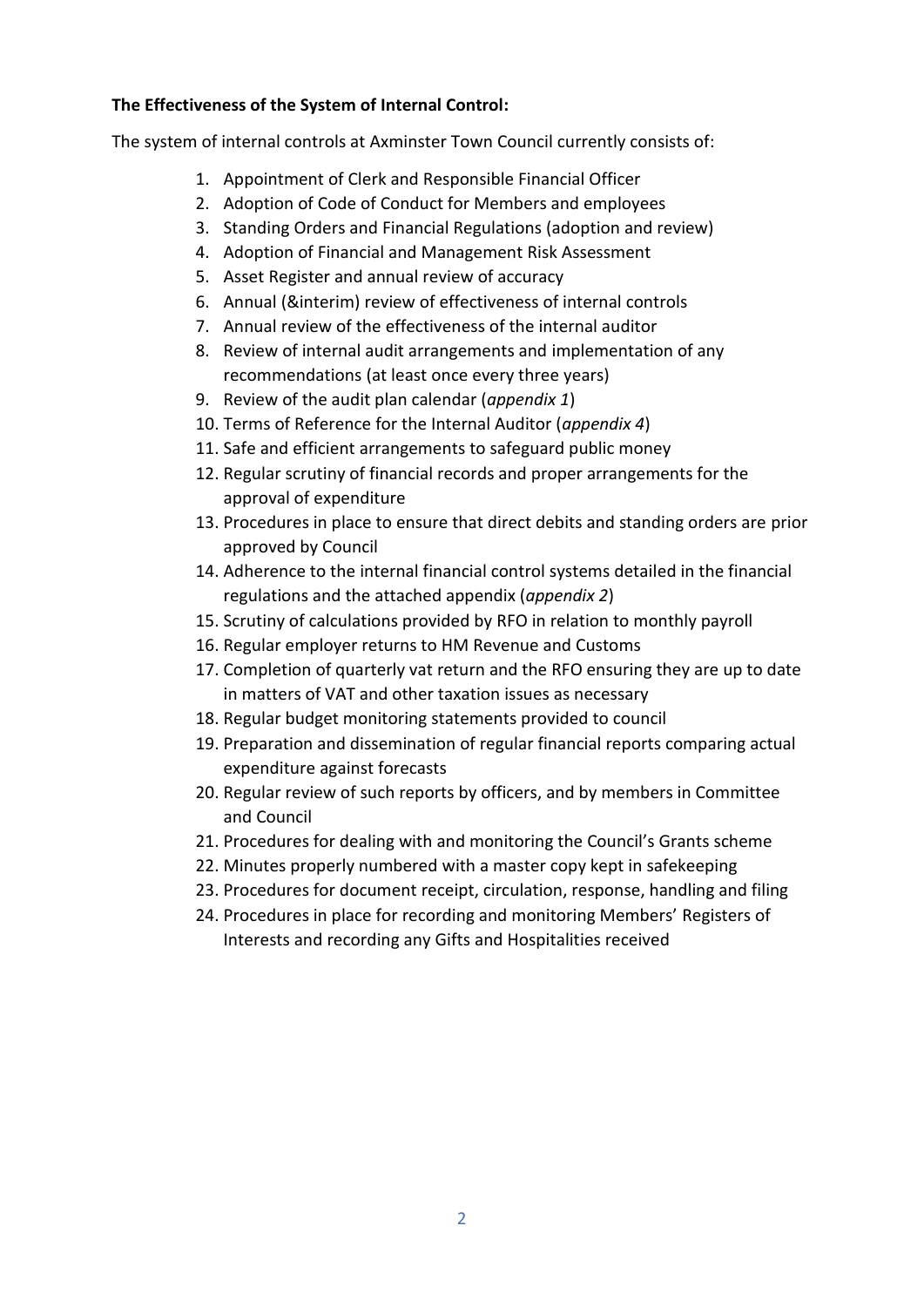## **Scope and Responsibility:**

Axminster Town Council is responsible for ensuring that its business is conducted in accordance with the law and proper standards and that public money is safeguarded and properly accounted for and used economically, efficiently and effectively.

In discharging this overall responsibility, Axminster Town Council is also responsible for ensuring that there is a sound system of internal control which facilitates the effective exercise of the Council's functions and which includes arrangements for the management of risk.

#### **Purpose of the Systems of Internal Control:**

The system of internal control is designed to manage risk at a reasonable level rather than to eliminate all risks of failure to achieve policies, aims and objectives; it can therefore only provide reasonable and not absolute assurance of effectiveness. The system of internal control is based on an on-going process designed to identify and prioritise the risks to the achievement of the Council's policies, aims and objectives, to evaluate the likelihood of those risks being realised and the impact should they be realised and to manage them effectively and economically.

#### **Supporting Documents**

*Appendix 1 Audit Plan Calendar Appendix 2 Payment & Financial Controls Summary Appendix 3 Review of the Effectiveness of the Internal Auditor*

*Standing Orders Financial Regulations Annual Town Council Financial and Management Risk Assessment Review*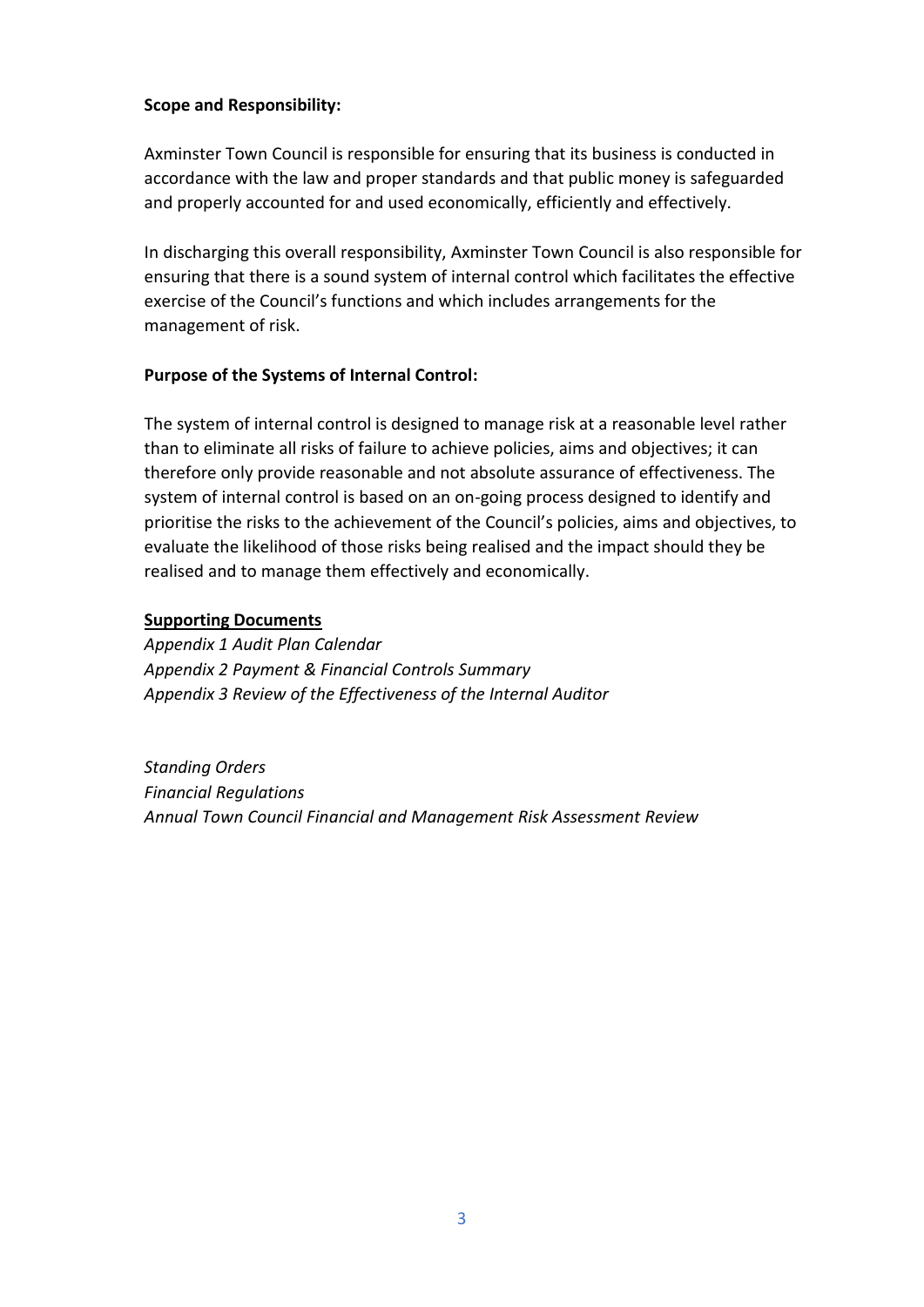# **Audit Plan Calendar**

| Item                                                                | <b>Month</b> |
|---------------------------------------------------------------------|--------------|
| Council to approve terms of reference for Internal Auditor          | January *    |
| Council to appoint internal auditor                                 | January *    |
| Council to review financial and management risk assessment.         | January-May  |
| Council to complete Annual Return (AGAR)                            | April-May    |
| Internal Auditor to receive all accounts for the year end           | May          |
| Council to review any issues raised by auditor                      | May-July     |
| Council to review that audit has been carried out in line with      | May-July     |
| recommended practise (ethically and with integrity and objectivity) |              |
| Council to send annual return to external auditor                   | May-June     |
| Electors able to exercise their rights                              | June-July    |
| Council to review effectiveness of internal control                 | December-    |
|                                                                     | January      |
| Councillors to receive report from external auditors ie PKF         | September    |
| Council to review financial systems and control                     | December-    |
|                                                                     | January      |
| Council to review audit plan calendar                               | December-    |
|                                                                     | January      |
| Council to review effectiveness of Internal auditor and audit       | September-   |
|                                                                     | November     |
| Council to review Financial Regulations                             | March-May    |

**\* Not required to be undertaken annually. Review period to be agreed by Council but, in accordance with good practice, it should be at least once every 3 years.**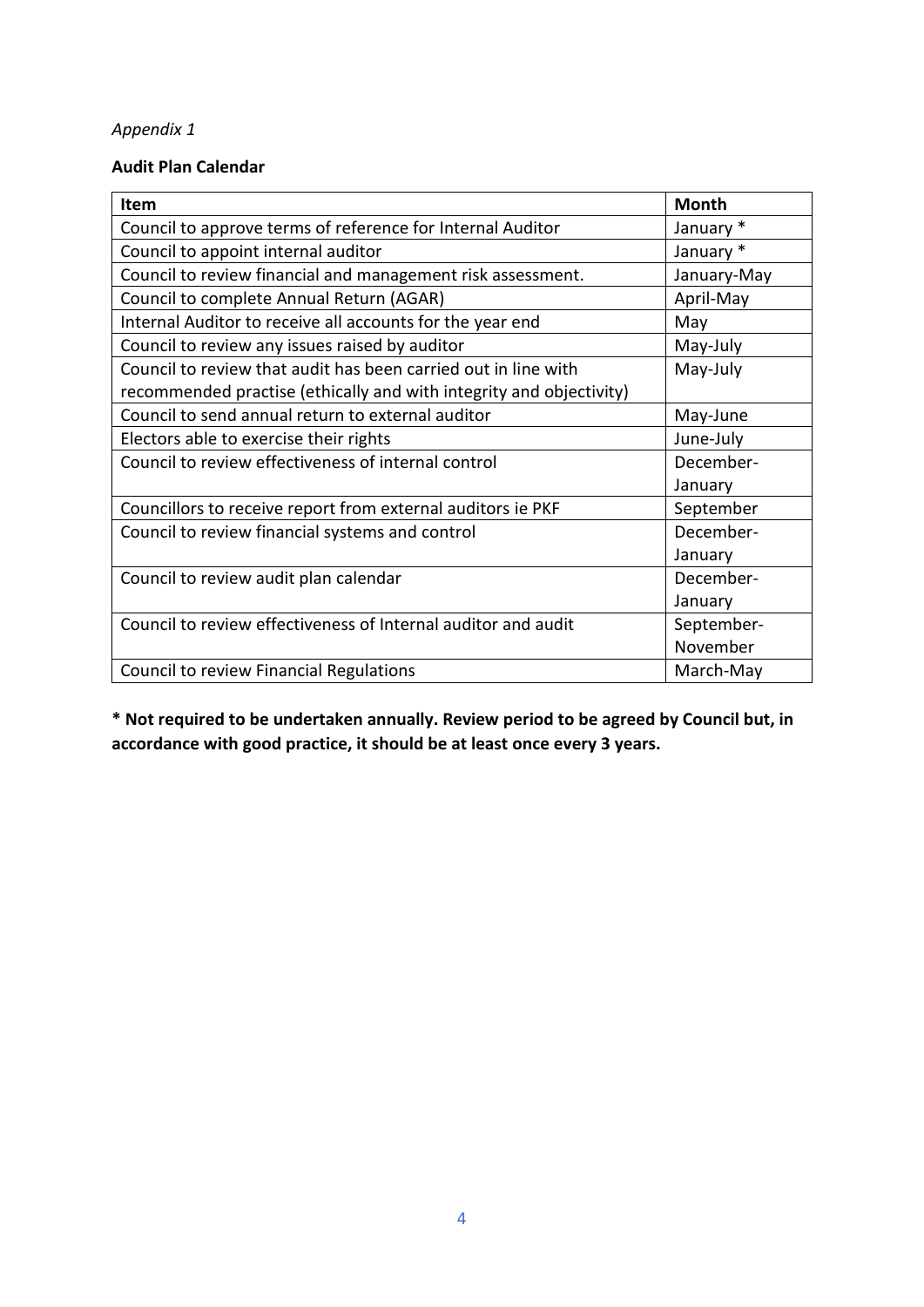#### **Payment & Financial Controls Summary**

- 1. Council payments to be signed off by FULL Council the month after payment made.
- 2. Annual review & approval of DD payments by resolution.
- 3. Payments to be made by online means in the first instance. However, our financial regulations allow for alternative methods of payment should the need arise.
- 4. Verification of new supplier's bank details to be obtained by the RFO with a call-back to a verified number and then a test payment (if deemed necessary).
- 5. The RFO holds authority to set up payments on primary Lloyds Bank account ready for authorisation by two nominated Cllrs.

RFO has no powers to authorise payments.

- 6. Any cheques or bank letters to be created by RFOP and signed by two Cllrs.
- 7. Any signatory given online access agrees not to share password information.
- 8. RFO to provide a schedule of payments (to be made) to support the online banking authorisation, together with copies of corresponding invoices.
- 9. RFO to email all bank signatories once payments are created online and ready to be authorised.
- 10. First authorising Cllr. completes their stage of the process and should respond to email from RFO to confirm as such. Second Cllr. completes the process.
- 11. RFO to be advised once authorisation process is complete.
- 12. RFO to complete bank reconciliation to ensure that payments tally with monthly schedule of agreed payments.
- 13. RFO to send a remittance advice to the supplier where necessary/appropriate or requested by supplier.
- 14. Monthly payment reports and budget reports to be provided to all Cllrs. together with an RFO report.
- 15. Authorisations to be completed by alternative Cllrs. to prevent fraud.
- 16. RFO to mark all invoices with folio numbers once payment has been made.
- 17. RFO to update financial spreadsheets once bank reconciliation has been finalised.
- 18. RFO to maintain a record of all invoices pending payment and annotate as to the reason why payment has not been made within the standard payment cycle terms.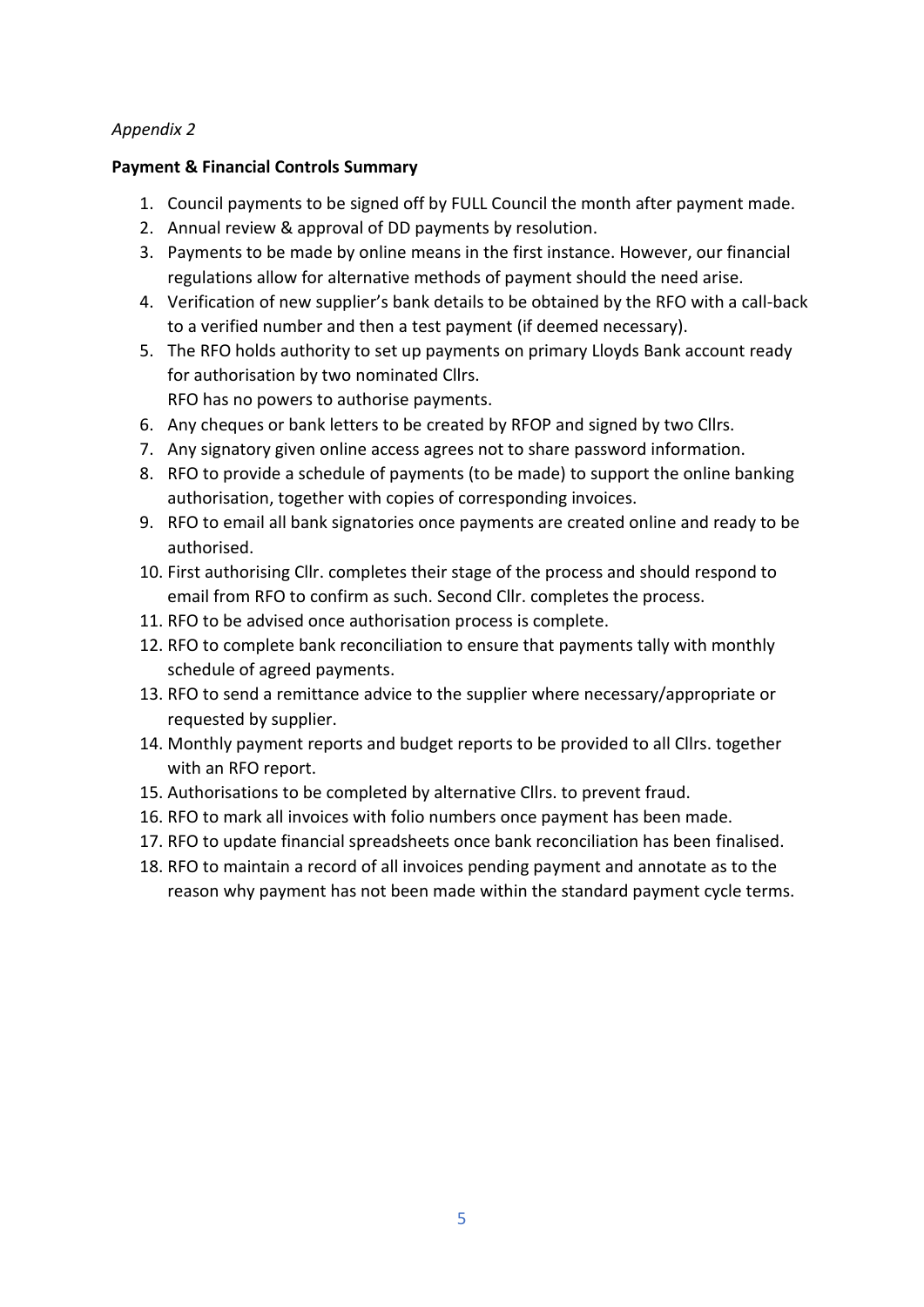# **Review of Effectiveness of Internal Audit and Auditor**

| <b>Meeting the standards</b> |                                                                                                                                                                                                                                                                                                                                                                                    |                                                                                                                                                                 |  |
|------------------------------|------------------------------------------------------------------------------------------------------------------------------------------------------------------------------------------------------------------------------------------------------------------------------------------------------------------------------------------------------------------------------------|-----------------------------------------------------------------------------------------------------------------------------------------------------------------|--|
| <b>Expected Standard</b>     | <b>Evidence of Achievement</b>                                                                                                                                                                                                                                                                                                                                                     | Is this standard<br>achieved/needs                                                                                                                              |  |
| 1. Scope of internal audit   | Scope of audit work takes into<br>account risk management<br>processes and wider internal<br>control.<br>Terms of reference and financial<br>regulations define responsibilities<br>in relation to preventing fraud.                                                                                                                                                               | <b>Town Council needs to</b><br>consider review and re-<br>appointment of current IA<br>as well outside period as set<br>out within Good Practice<br>guidelines |  |
| 2.<br>Independence           | Internal Auditor has direct access<br>to RFO.<br>Reports are made in own name<br>to management.<br>Auditor does not have any other<br>role within the council.                                                                                                                                                                                                                     |                                                                                                                                                                 |  |
| 3.<br>Competence             | No evidence that internal work<br>has not been carried out<br>ethically, with integrity and<br>objectivity.<br>Internal auditor familiar with<br>governance processes and<br>accounting regulations for parish<br>councils<br>Qualification: TBA                                                                                                                                   |                                                                                                                                                                 |  |
| Relationships<br>4.          | Clerk/RFO and councillors are<br>consulted on the internal audit<br>plan and on the scope of each<br>audit.<br>Responsibilities for officers and<br>internal audit are defined in<br>relation to internal control, risk<br>management and fraud and<br>corruption matters.<br>The responsibilities of council<br>members are understood, and<br>training carried out as necessary. |                                                                                                                                                                 |  |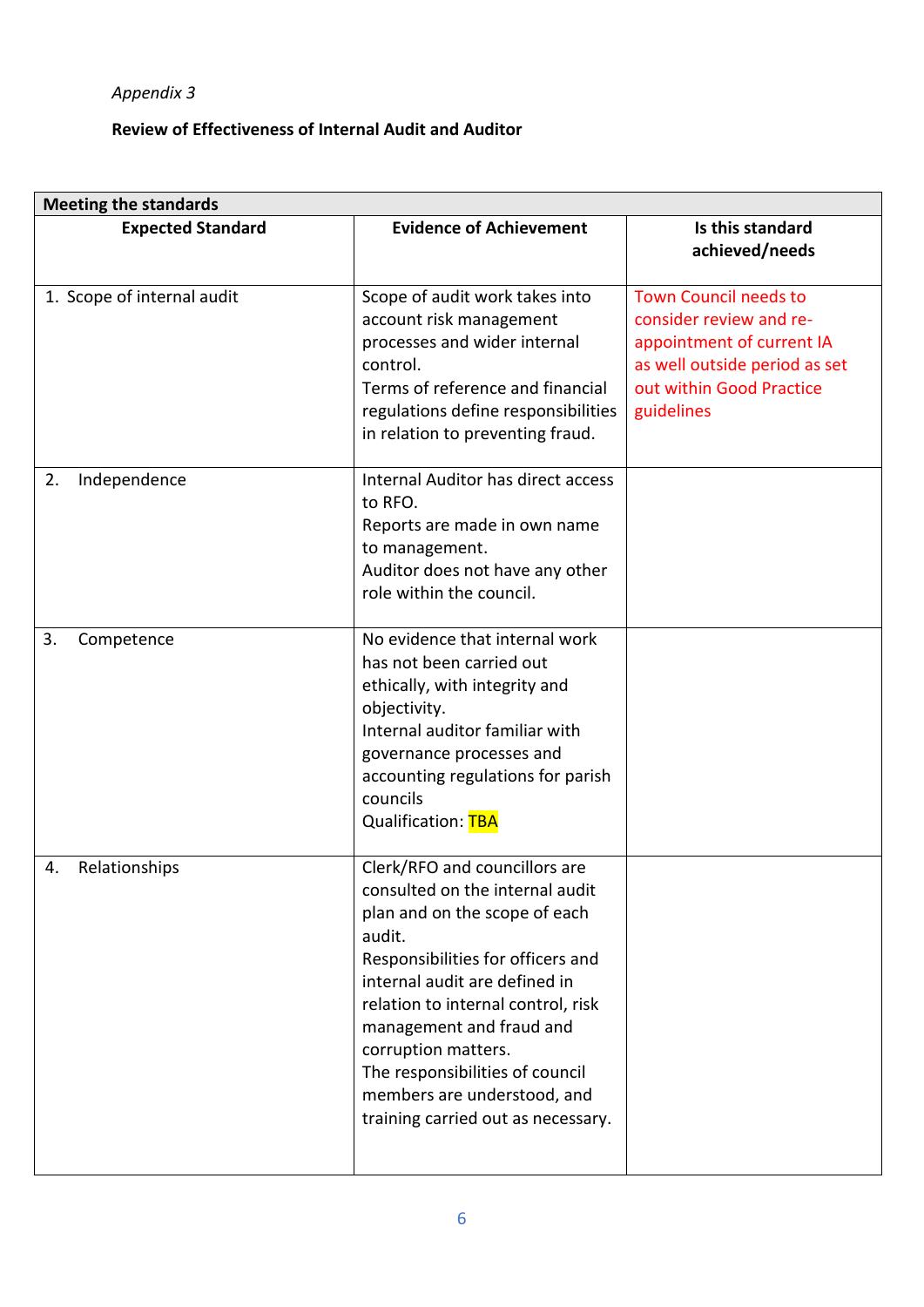| 5.<br><b>Audit Planning and reporting</b><br>The audit is a feature of a wider<br>An annual audit plan should<br>now be agreed upon (to be<br>plan with regards to internal<br>control. Policy and procedural<br>reviewed with internal control<br>reviews and monthly reports<br>policy at December S&F<br>and strong internal control<br>meeting)<br>procedures embed this approach<br>The review of Internal control<br>within Axminster Town Council.<br>is now in place with a rolling<br>programme of policy,<br>procedural and risk assessment<br>reviews is being undertaken to<br>ensure that the policies and<br>procedures adopted are<br>compliant and current. |  |  |
|-----------------------------------------------------------------------------------------------------------------------------------------------------------------------------------------------------------------------------------------------------------------------------------------------------------------------------------------------------------------------------------------------------------------------------------------------------------------------------------------------------------------------------------------------------------------------------------------------------------------------------------------------------------------------------|--|--|
|                                                                                                                                                                                                                                                                                                                                                                                                                                                                                                                                                                                                                                                                             |  |  |

| <b>Expected Standard</b>                                             | <b>Evidence of Achievement</b>                                                                                                                                                                                                                                | Is this standard<br>achieved/needs |
|----------------------------------------------------------------------|---------------------------------------------------------------------------------------------------------------------------------------------------------------------------------------------------------------------------------------------------------------|------------------------------------|
| Internal audit work is planned                                       | Planned internal audit work is<br>based on risk assessment and<br>designed to meet the body's<br>governance assurance needs.                                                                                                                                  |                                    |
| Understanding the whole organisation<br>its needs and objectives     | The annual review demonstrates<br>how audit work will provide<br>assurance in relation to the<br>body's annual governance<br>statement.                                                                                                                       |                                    |
| Be seen as a catalyst for change                                     | Supportive role of audit for<br>corporate developments such as<br>corporate governance review,<br>risk management and ethics.                                                                                                                                 |                                    |
| Add value and assist the organisation in<br>achieving its objectives | Demonstrated through positive<br>management responses to<br>recommendations and follow up<br>action where called for.                                                                                                                                         |                                    |
| Be forward looking                                                   | When identifying risks and in<br>formulating the annual internal<br>control plan, changes on national<br>agenda are considered. Internal<br>audit maintains awareness of<br>new developments in the<br>services, risk management and<br>corporate governance. |                                    |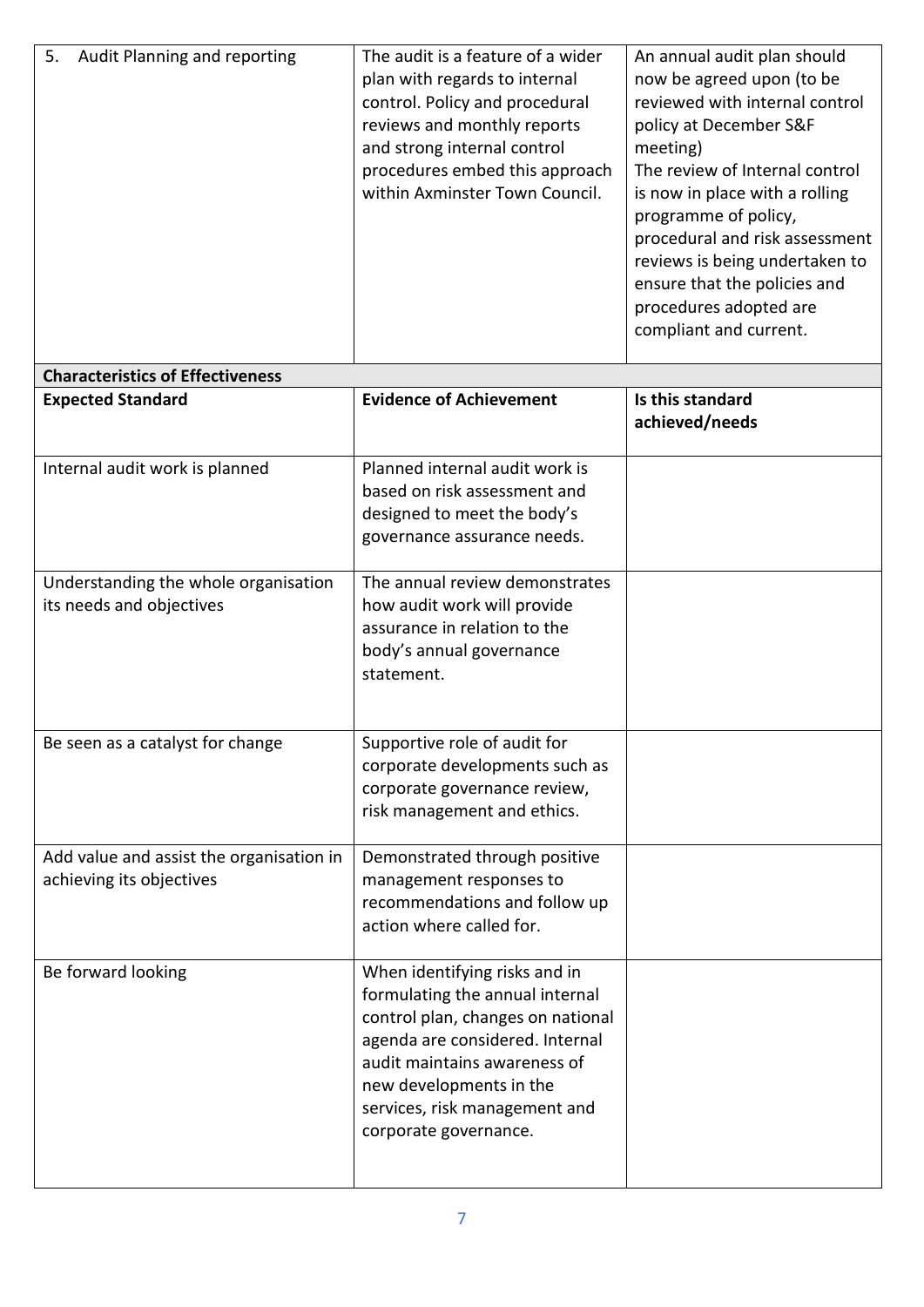| Be challenging                           | Internal audit focuses on risks<br>and encourages members to<br>develop their own responses to<br>risks, rather than relying solely on<br>audit recommendations. The aim<br>of this is to encourage greater<br>ownership of control<br>environment. |                                                                                                                                                                                                                                                                                                                                                  |
|------------------------------------------|-----------------------------------------------------------------------------------------------------------------------------------------------------------------------------------------------------------------------------------------------------|--------------------------------------------------------------------------------------------------------------------------------------------------------------------------------------------------------------------------------------------------------------------------------------------------------------------------------------------------|
| Ensure the right resources are available | Adequate resource is made<br>available for internal audit to<br>complete its work.<br>Internal auditor understands the<br>body and the legal and corporate<br>framework in which it operates.                                                       | No such work has been<br>undertaken due to staffing<br>resources and lack of debate<br>amongst members. Rigorous<br>systems have now been<br>implemented in line with<br>internal auditors<br>recommendations and<br>observations. These systems<br>will be reviewed in light of any<br>finding from this year's internal<br>and external audit. |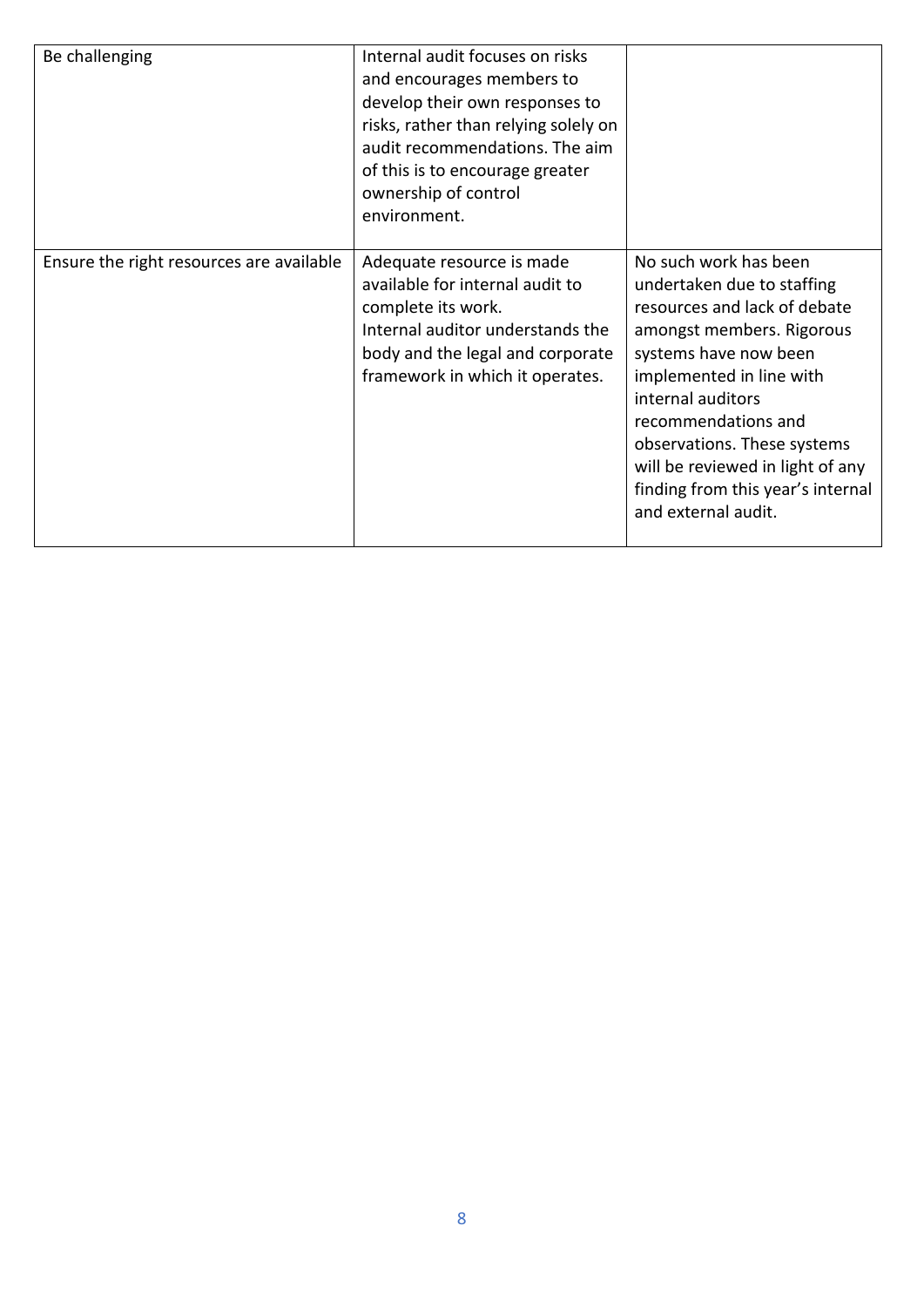# *Terms of Reference for Internal Auditor*

The purpose of internal audit is to review and report to Axminster Town Council on whether its systems of financial and other internal controls over its activities and operating procedures are effective. Internal audit is an independent, objective, assurance activity designed to improve the council's operations.

Axminster Town Council currently engages with Thomas Westcott Accountants for the purposes of an internal audit service which is reviewed on a cycle to be determined by S&F Committee.

## **Roles and Responsibilities**

Thomas Westcott Accountants will conduct the internal audit work for Axminster Town Council in relation to the Council's Annual Return (AGAR) until such time as that Internal Audit appointment contract is terminated by either party.

The work undertaken will specifically relate to the Annual Internal Audit Report and aiding the Council to fulfil its obligations under Section 1 of the Annual Return. In conducting this work, they will comply with the requirements of

- 'Governance and Accountability for Local Councils A Practitioners' Guide (England)'
- The Accounts and Audit (England) Regulations 2015 (as amended)
- Such other guidance and best practise that may be prevailing from time to time.

Additional internal audit work in relation to the Council's obligations under the regulations may also be undertaken by separate agreement.

## **Audit Planning**

Thomas Westcott Accountants will plan their internal audit with due care to ensure that the appropriate level of resources is made available to conduct their work, and that the Council can meet its statutory reporting obligations.

## **Reporting**

Thomas Westcott Accountants will prepare a summary report on areas of non-compliance where such non-compliances are limited in nature and result in an unqualified internal audit report.

Where it may be necessary to qualify an internal audit report, they shall prepare a detailed report on these areas on non-compliance that have led to a qualification.

Where necessary, Thomas Westcott Accountants will be invited to attend Council meetings to discuss the audit report and findings and reserve the right to charge an additional fee should this service be required. This fee will be agreed in advance of any such meeting.